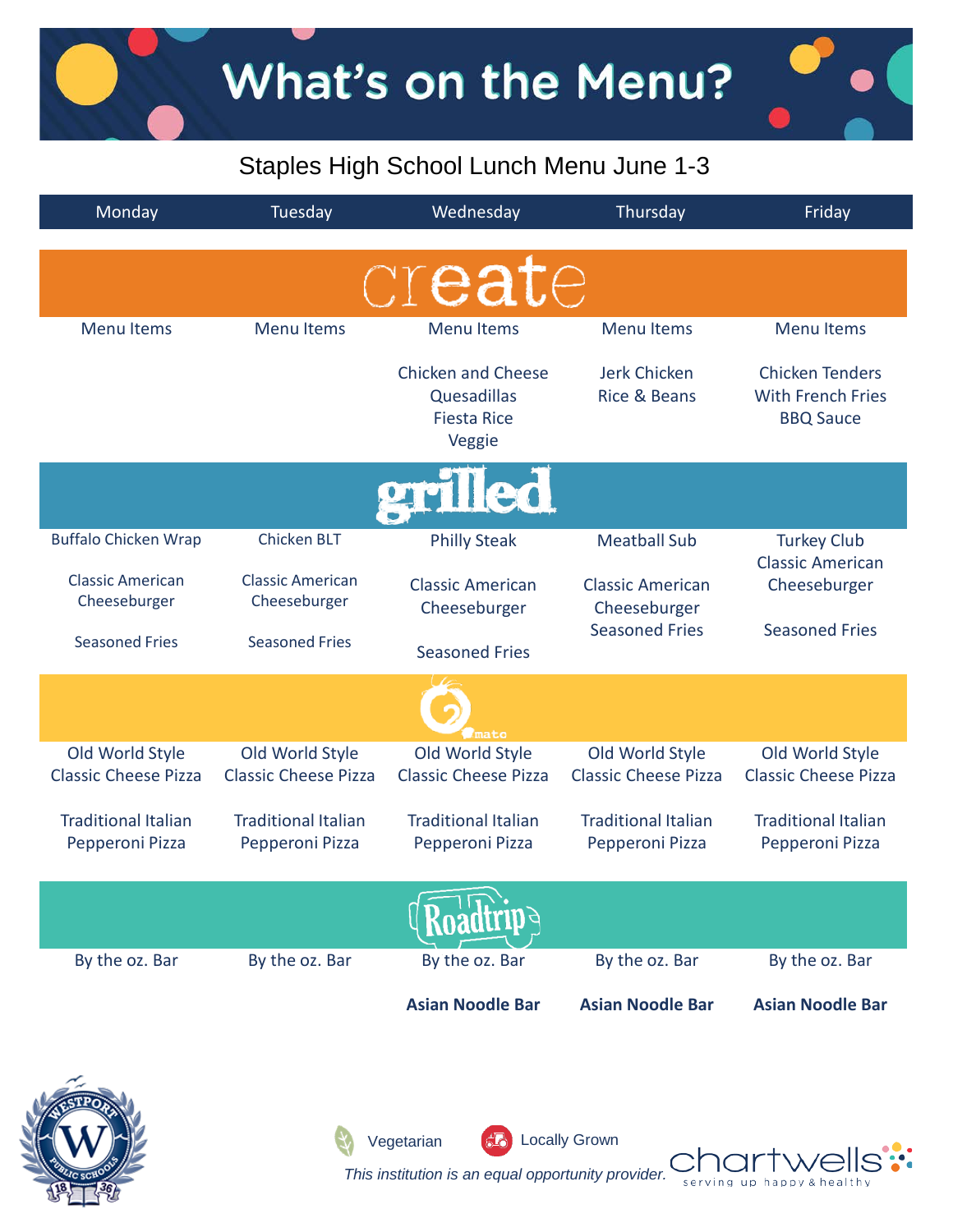What's on the Menu?

## Staples High School Lunch Menu 6-10

| Monday                                         | Tuesday                                          | Wednesday                                                        | Thursday                                       | Friday                                                                         |
|------------------------------------------------|--------------------------------------------------|------------------------------------------------------------------|------------------------------------------------|--------------------------------------------------------------------------------|
|                                                |                                                  |                                                                  |                                                |                                                                                |
| <b>Menu Items</b>                              | <b>Menu Items</b>                                | <b>Menu Items</b>                                                | <b>Menu Items</b>                              | <b>Menu Items</b>                                                              |
| Pasta w/meat sauce<br>Fresh Vegetable          | Taco Tuesday!<br>Beef, Chicken, or<br>Vegetarian | General Tso's Chicken<br><b>Rice</b><br>Fresh Vegetable          | Chicken Parmesan<br>Pasta                      | <b>Grilled Cheese Bar</b><br>Bacon, Tomato, Ham<br>or Original<br><b>Fries</b> |
|                                                |                                                  | grilled                                                          |                                                |                                                                                |
| <b>Loaded Cheese Fries</b>                     | <b>BBQ Pulled Pork</b>                           | <b>Chicken BLT</b>                                               | Nashville Hot Chicken                          | <b>Fish and Chips</b>                                                          |
| <b>Classic American</b><br>Cheeseburger        | <b>Classic American</b><br>Cheeseburger          | <b>Classic American</b><br>Cheeseburger                          | <b>Classic American</b><br>Cheeseburger        | <b>Classic American</b><br>Cheeseburger                                        |
| <b>Seasoned Fries</b>                          | <b>Seasoned Fries</b>                            | <b>Seasoned Fries</b>                                            | <b>Seasoned Fries</b>                          | <b>Seasoned Fries</b>                                                          |
|                                                |                                                  |                                                                  |                                                |                                                                                |
| Old World Style<br><b>Classic Cheese Pizza</b> | Old World Style<br><b>Classic Cheese Pizza</b>   | Old <i>Mr.r.d</i> Style<br><b>Classic Cheese Pizza</b>           | Old World Style<br><b>Classic Cheese Pizza</b> | Old World Style<br><b>Classic Cheese Pizza</b>                                 |
| <b>Traditional Italian</b><br>Pepperoni Pizza  | <b>Traditional Italian</b><br>Pepperoni Pizza    | <b>Traditional Italian</b><br>Pepperoni Pizza                    | <b>Traditional Italian</b><br>Pepperoni Pizza  | <b>Traditional Italian</b><br>Pepperoni Pizza                                  |
|                                                |                                                  |                                                                  |                                                |                                                                                |
| By the oz. Bar                                 | By the oz. Bar                                   | By the oz. Bar                                                   | By the oz. Bar                                 | By the oz. Bar                                                                 |
| <b>Hand Rolled Sushi!</b><br>By Yamato Sushi   | <b>Breakfast Bar</b>                             | <b>Breakfast Bar</b>                                             | <b>Breakfast Bar</b>                           | <b>Breakfast Bar</b>                                                           |
|                                                |                                                  | Vegetarian<br>This institution is an equal opportunity provider. | <b>Locally Grown</b>                           | chartwe                                                                        |

serving up happy & healthy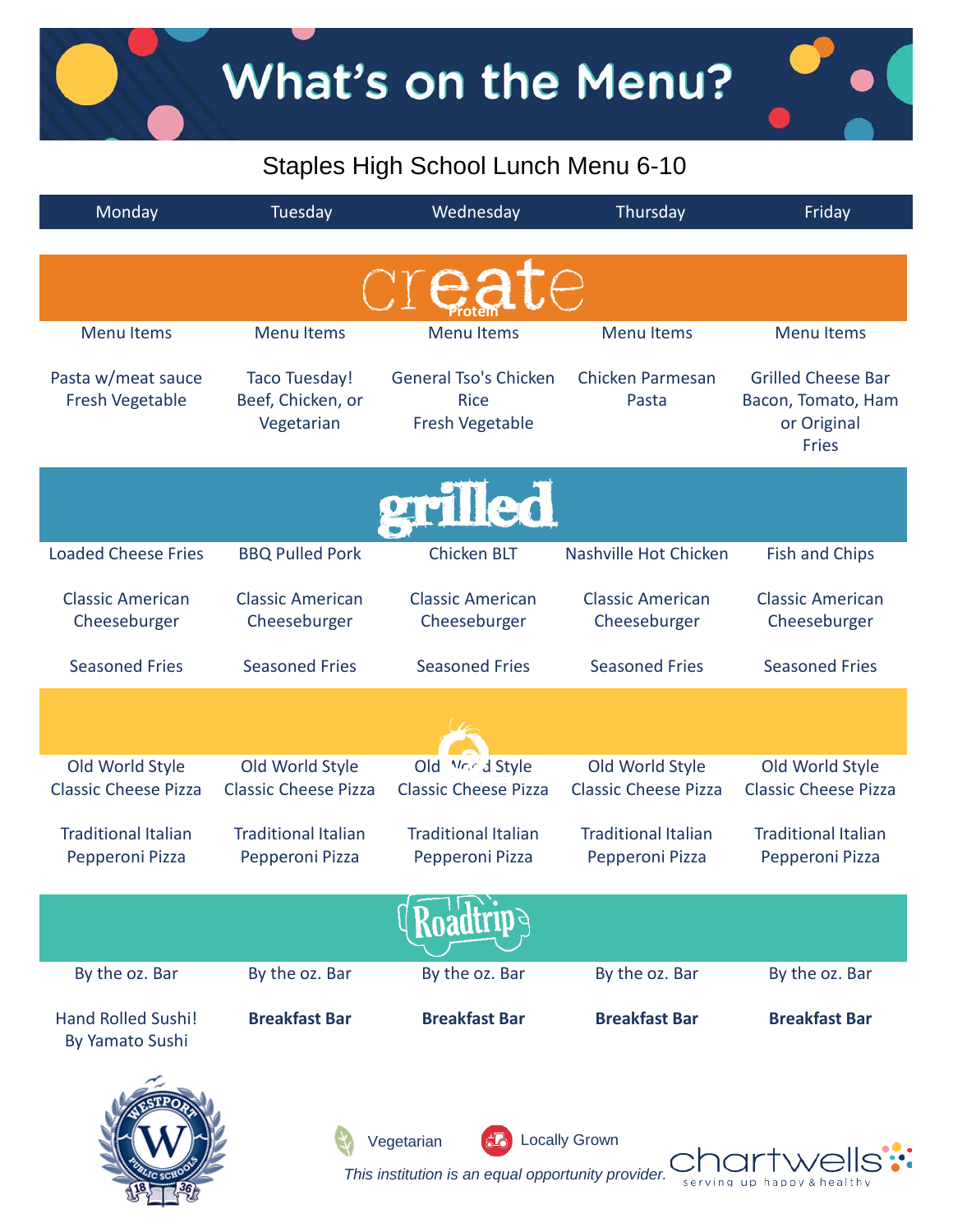What's on the Menu?

## Staples High School Lunch Menu June 13-17

| Monday                                                   | Tuesday                                                                                  | Wednesday                                                                                   | Thursday                                       | Friday                                                                                      |  |
|----------------------------------------------------------|------------------------------------------------------------------------------------------|---------------------------------------------------------------------------------------------|------------------------------------------------|---------------------------------------------------------------------------------------------|--|
|                                                          |                                                                                          | create                                                                                      |                                                |                                                                                             |  |
| <b>Menu Items</b>                                        | <b>Menu Items</b>                                                                        | <b>Menu Items</b>                                                                           | <b>Menu Items</b>                              | <b>Menu Items</b>                                                                           |  |
| <b>Loaded Nachos</b><br>Beef, Chicken, or<br>Vegetarian! | Exam Day<br>Full breakfast will be<br>served in the café, as<br>well as lunch offerings! | Exam Day<br>Full breakfast will be<br>served in the café,<br>as well as lunch<br>offerings! | <b>Chicken Tenders</b><br><b>Onion Rings</b>   | Exam Day<br>Full breakfast will be<br>served in the café, as<br>well as lunch<br>offerings! |  |
| <b>Tled</b>                                              |                                                                                          |                                                                                             |                                                |                                                                                             |  |
| <b>French Dip</b>                                        | <b>Hot Ham and Swiss</b>                                                                 | <b>Turkey Club</b>                                                                          | <b>Buffalo Chicken Wrap</b>                    | <b>Classic American</b>                                                                     |  |
| <b>Classic American</b><br>Cheeseburger                  | <b>Classic American</b><br>Cheeseburger                                                  | <b>Classic American</b><br>Cheeseburger                                                     | <b>Classic American</b><br>Cheeseburger        | Cheeseburger                                                                                |  |
| <b>Seasoned Fries</b>                                    | <b>Seasoned Fries</b>                                                                    | <b>Seasoned Fries</b>                                                                       | <b>Seasoned Fries</b>                          | <b>Seasoned Fries</b>                                                                       |  |
|                                                          |                                                                                          | nato                                                                                        |                                                |                                                                                             |  |
| Old World Style<br><b>Classic Cheese Pizza</b>           | Old World Style<br><b>Classic Cheese Pizza</b>                                           | Old World Style<br><b>Classic Cheese Pizza</b>                                              | Old World Style<br><b>Classic Cheese Pizza</b> | Old World Style<br><b>Classic Cheese Pizza</b>                                              |  |
| <b>Traditional Italian</b><br>Pepperoni Pizza            | <b>Traditional Italian</b><br>Pepperoni Pizza                                            | <b>Traditional Italian</b><br>Pepperoni Pizza                                               | <b>Traditional Italian</b><br>Pepperoni Pizza  | <b>Traditional Italian</b><br>Pepperoni Pizza                                               |  |
|                                                          |                                                                                          |                                                                                             |                                                |                                                                                             |  |
| By the oz. Bar                                           | By the oz. Bar                                                                           | By the oz. Bar                                                                              | By the oz. Bar                                 | By the oz. Bar                                                                              |  |
| <b>Salad Bar</b>                                         |                                                                                          |                                                                                             | <b>Salad Bar</b>                               |                                                                                             |  |
|                                                          |                                                                                          | Vegetarian<br>This institution is an equal opportunity provider.                            | <b>Locally Grown</b><br>serving                |                                                                                             |  |